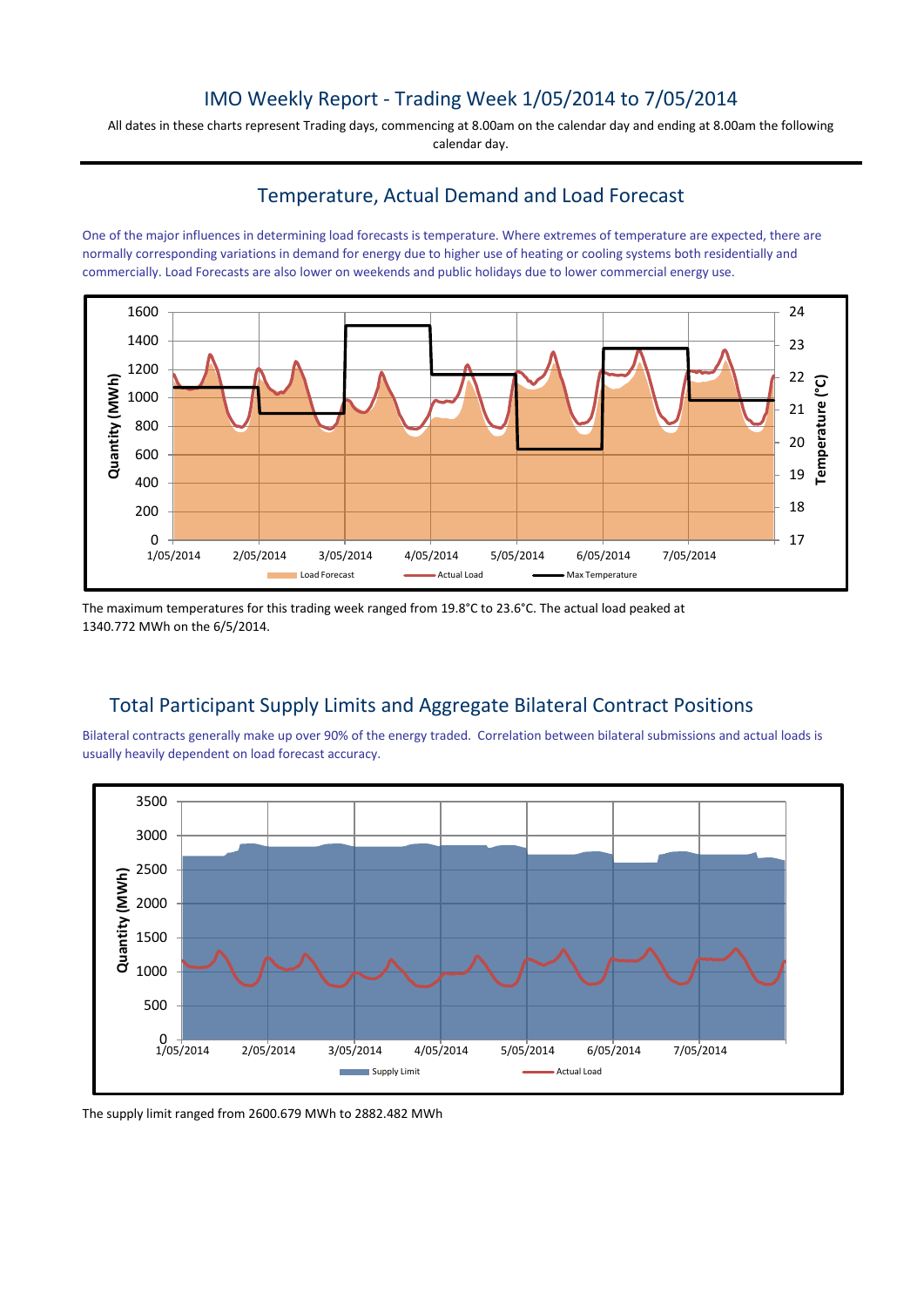#### Net Balancing Market Trades

Bilateral contracts and STEM trading are generally based on the forecast energy requirements of Participants. When the forecast requirements are higher or lower than the actual requirements for a day, this Market energy must be bought and sold in the balancing mechanism. This graph shows the estimated net balancing trades.



The majority of the balancing activity this week occurred within Balancing Demand. The maximum balancing demand for the week reached 207.8645 MWh on the 5/5/2014. The maximum balancing supply for the week reached -54.741 MWh on the 2/5/2012.

# Total Traded Energy

This chart represents a comparison between the total net energy that is traded in Bilateral Contracts, the STEM and the balancing mechanism. Balancing Supply represents cases in which the total contract position is greater than the demand and customers must supply energy back to balancing. Balancing Demand represents cases in which the total contract position is less than the demand and customers must purchase energy from balancing.



Total balancing supply equalled -862.29 MWh whereas total balancing demand equalled 20911.499 MWh. The Total STEM Traded quantity was 11729.541 MWh, with the STEM Clearing Quantity ranging between 13.882 MWh and 79.124 MWh.